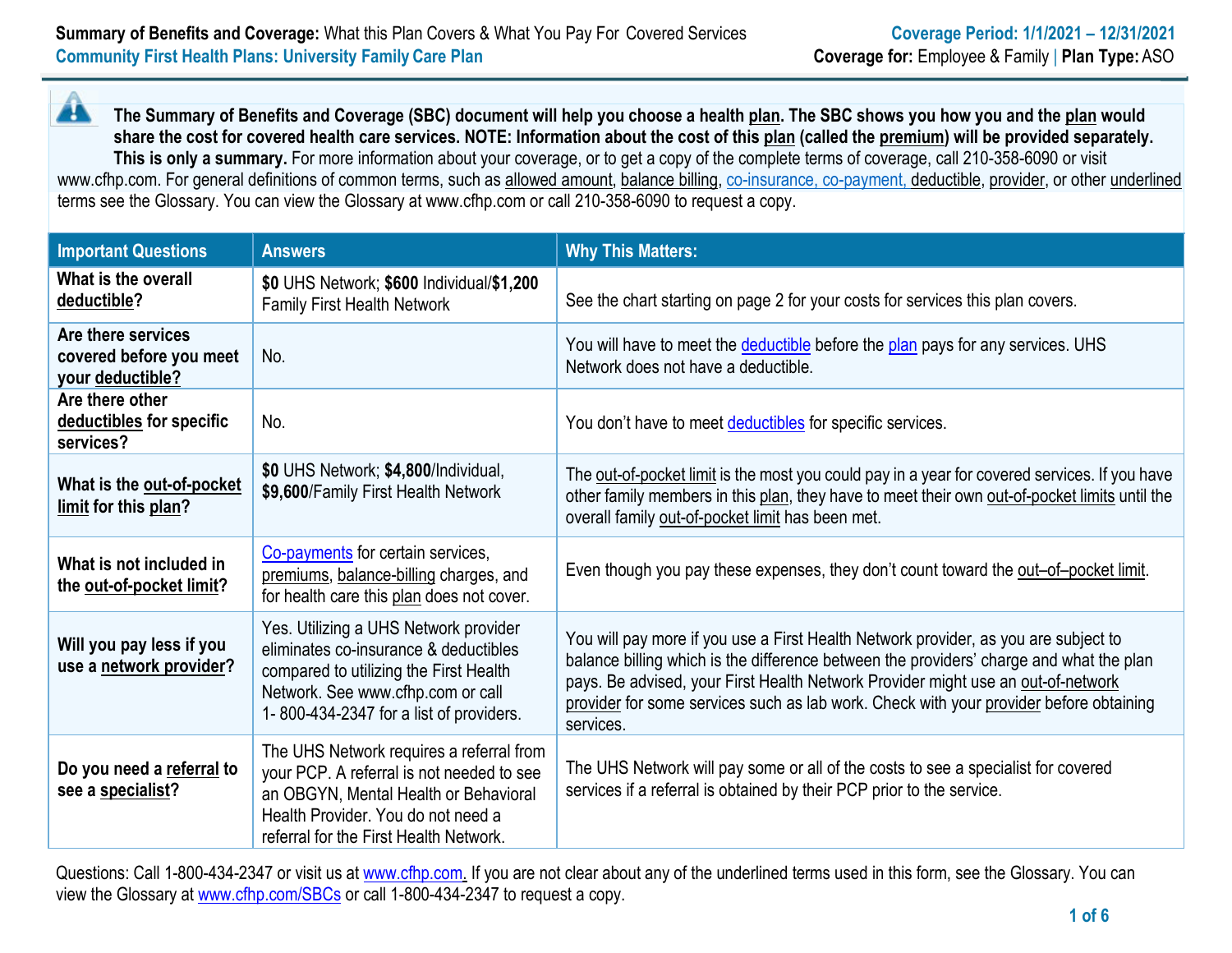

| <b>Common Medical</b>                                                                       |                                                                             | <b>What You Will Pay</b>                |                                                                                                                     | <b>Limitations, Exceptions,</b>                                                                                                                                                                                                                    |  |
|---------------------------------------------------------------------------------------------|-----------------------------------------------------------------------------|-----------------------------------------|---------------------------------------------------------------------------------------------------------------------|----------------------------------------------------------------------------------------------------------------------------------------------------------------------------------------------------------------------------------------------------|--|
| <b>Event</b>                                                                                | <b>Services You May Need</b>                                                | <b>UHS Network</b><br><b>Provider</b>   | <b>First Health Network</b><br><b>Provider</b>                                                                      | & Other Important Information                                                                                                                                                                                                                      |  |
| If you visit a                                                                              | Primary care visit to treat<br>an injury or illness                         | \$15 co-payment /visit                  | 30% co-insurance after deductible                                                                                   |                                                                                                                                                                                                                                                    |  |
| health care<br>provider's office                                                            | Specialist visit                                                            | \$15 co-payment /visit                  | 30% co-insurance after deductible                                                                                   | --None-----------------------                                                                                                                                                                                                                      |  |
| or clinic:                                                                                  | Preventive care/screening/<br>immunization                                  | No charge                               | 30% co-insurance after deductible                                                                                   |                                                                                                                                                                                                                                                    |  |
| If you have a test:                                                                         | Diagnostic test<br>(x-ray, blood work)                                      | No charge                               | 30% co-insurance after deductible                                                                                   | Outpatient only.                                                                                                                                                                                                                                   |  |
|                                                                                             | Imaging (CT/PET<br>scans, MRIs)                                             | No charge                               | 30% co-insurance after deductible                                                                                   | Outpatient only.                                                                                                                                                                                                                                   |  |
| If you need drugs<br>to treat your<br>illness or<br>condition,                              | Generic drugs - Tier 1                                                      | No co-payment                           | \$20 co-payment per prescription<br>$(retail);$ 30 day<br>\$40 co-payment per prescription<br>(mail order); 90 day  | Co-payment waived if prescription is filled at a<br>University Health System Pharmacy or qualifies<br>under Mail Order. Prescription must be written by a<br>University Health System, UMA, or UT Health San<br>Antonio physician for mail orders. |  |
| more information<br>about prescription<br>drug coverage is<br>available at<br>www.cfhp.com. | Preferred brand drugs -<br>Tier <sub>2</sub>                                | No co-payment                           | \$40 co-payment per prescription<br>(retail); 30 day<br>\$60 co-payment per prescription (mail<br>order); 90 day    | Co-payment waived if prescription is filled at a<br>University Health System Pharmacy or qualifies<br>under Mail Order. Prescription must be written by a<br>University Health System, UMA, or UT Health San<br>Antonio physician for mail orders. |  |
|                                                                                             | Non-Preferred brand drugs<br>or Specialty drugs - Tier 3                    | No co-payment                           | \$60 co-payment per prescription<br>$(retail);$ 30 day<br>\$100 co-payment per prescription<br>(mail order); 90 day | Co-payment waived if prescription is filled at a<br>University Health System Pharmacy or qualifies<br>under Mail Order. Prescription must be written by a<br>University Health System, UMA, or UT Health San<br>Antonio physician for mail orders. |  |
| If you have<br>outpatient<br>surgery:                                                       | Facility fee (e.g., ambulatory<br>surgery center)<br>Physician/surgeon fees | \$100 co-payment/<br>visit<br>No charge | 30% co-insurance after deductible<br>30% co-insurance after deductible                                              | Pre-authorization required if outside of UHS.<br>Pre-authorization required if non-UHS physician.                                                                                                                                                  |  |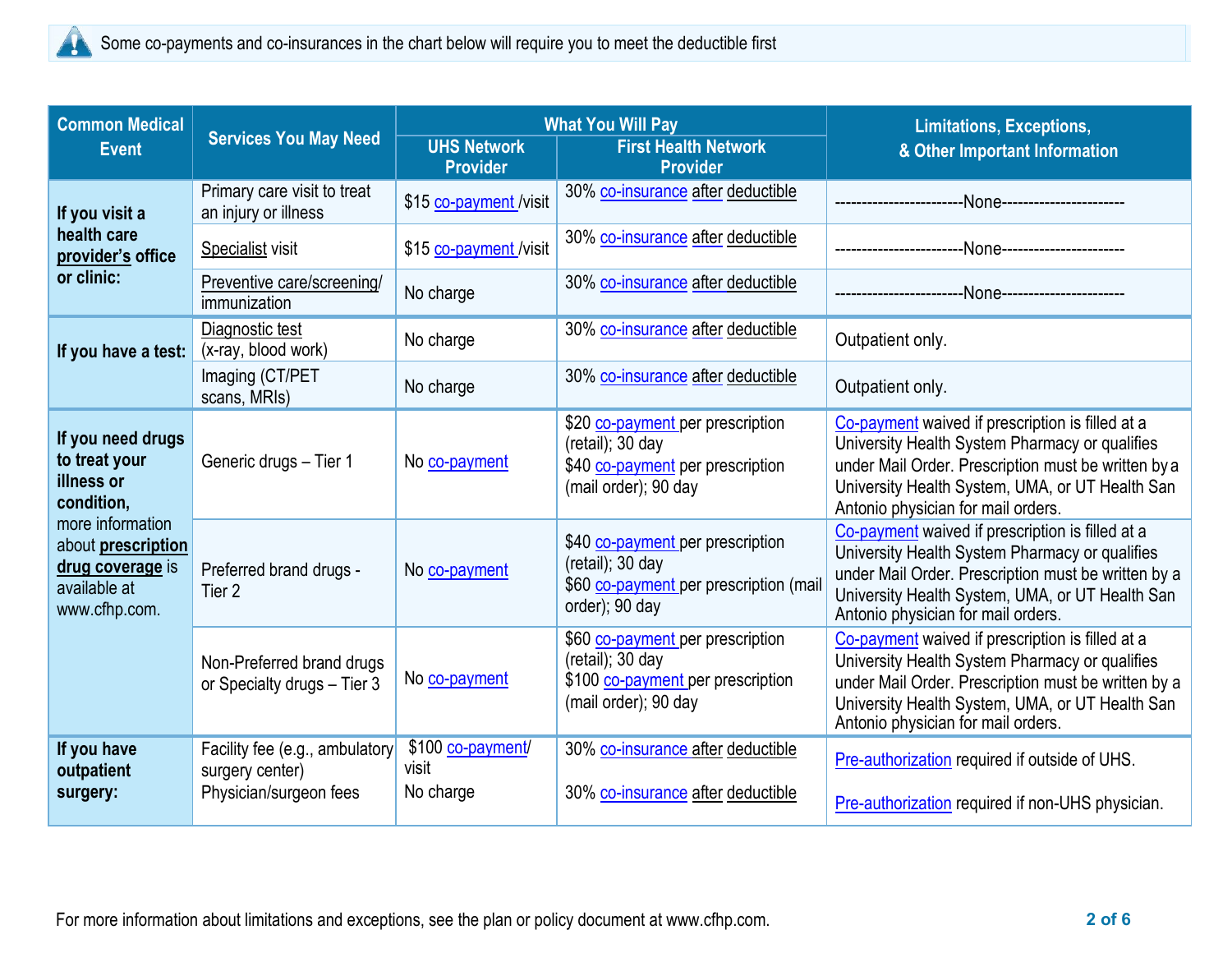| <b>Common</b>                                           |                                              | <b>What You Will Pay</b>                                |                                                         | <b>Limitations, Exceptions,</b>                                                                                                                                                                                        |  |
|---------------------------------------------------------|----------------------------------------------|---------------------------------------------------------|---------------------------------------------------------|------------------------------------------------------------------------------------------------------------------------------------------------------------------------------------------------------------------------|--|
| <b>Medical Event</b>                                    | <b>Services You May</b><br><b>Need</b>       | <b>UHS Network Provider</b>                             | <b>First Health Network</b><br><b>Provider</b>          | & Other Important Information                                                                                                                                                                                          |  |
|                                                         | Emergency room care                          | \$100 co-payment/visit                                  | 30% co-insurance after deductible                       | Emergency Room co-pay is waived under UHS Family<br>Network, if admitted.                                                                                                                                              |  |
| If you need<br>immediate<br>medical attention:          | Emergency medical<br>transportation          | Plan will pay up to \$500 of<br>the Usual and Customary | Plan will pay up to \$500 of the<br>Usual and Customary | CFHP will pay for Emergency Transportation services<br>performed by non- participating Providers at the<br>negotiated or usual and customary rate. Member may<br>be responsible for balance of billed charges, if any. |  |
|                                                         | Urgent care                                  | \$20 co-payment/ incident                               | 30% co-insurance after deductible                       | UHS Express Med Clinics are the only urgent<br>care facilities covered under the UHS Network.                                                                                                                          |  |
| If you have a<br>hospital stay:                         | Facility fee (e.g.,<br>hospital room)        | \$100 co-payment/day                                    | 30% co-insurance after deductible                       | Pre-authorization required if outside UHS. Co-payment<br>required for each day with a \$500 maximum for each<br>confinement under the UHS Network.                                                                     |  |
|                                                         | Physician/surgeon fees                       | No charge                                               | 30% co-insurance after deductible                       |                                                                                                                                                                                                                        |  |
| If you need mental<br>health, behavioral                | Outpatient services                          | \$15 co-payment/visit                                   | 30% co-insurance after deductible                       |                                                                                                                                                                                                                        |  |
| health, or<br>substance abuse<br>services:              | Inpatient services                           | \$100 co-payment/day                                    | 30% co-insurance after deductible                       | Co-payment required for each day with a \$500<br>maximum for each admission under the UHS Network.                                                                                                                     |  |
|                                                         | Office visits                                | \$15 co-payment/first visit                             | 30% co-insurance after deductible                       | No charge after first visit.                                                                                                                                                                                           |  |
| If you are                                              | Childbirth/delivery<br>professional services | No charge                                               | 30% co-insurance after deductible                       |                                                                                                                                                                                                                        |  |
| pregnant:                                               | Childbirth/delivery<br>facility services     | \$100 co-payment/day                                    | 30% co-insurance after deductible                       | Pre-authorization required \$500 maximum per<br>confinement for UHS Network.                                                                                                                                           |  |
|                                                         | Home health care                             | No charge                                               | 30% co-insurance after deductible                       | 60 day maximum per year. Lifetime maximum \$10,000.                                                                                                                                                                    |  |
| If you need help<br>recovering or<br>have other special | <b>Rehabilitation services</b>               | \$15 co-payment/visit                                   | 30% co-insurance after deductible                       | Physical therapy 60 visits/year; Occupational therapy<br>60 visits/year; Speech and hearing therapy<br>60 visits/year; Pulmonary therapy 20 visits/year;<br>Cardiac rehabilitation therapy 36 visits/year.             |  |
| health needs:                                           | <b>Habilitation services</b>                 | Not covered                                             | Not covered                                             |                                                                                                                                                                                                                        |  |
|                                                         | Skilled nursing care                         | \$15 co-payment/day                                     | 30% co-insurance after deductible                       | Up to 60 days per condition/year including semi-<br>private room, lab and X-ray.                                                                                                                                       |  |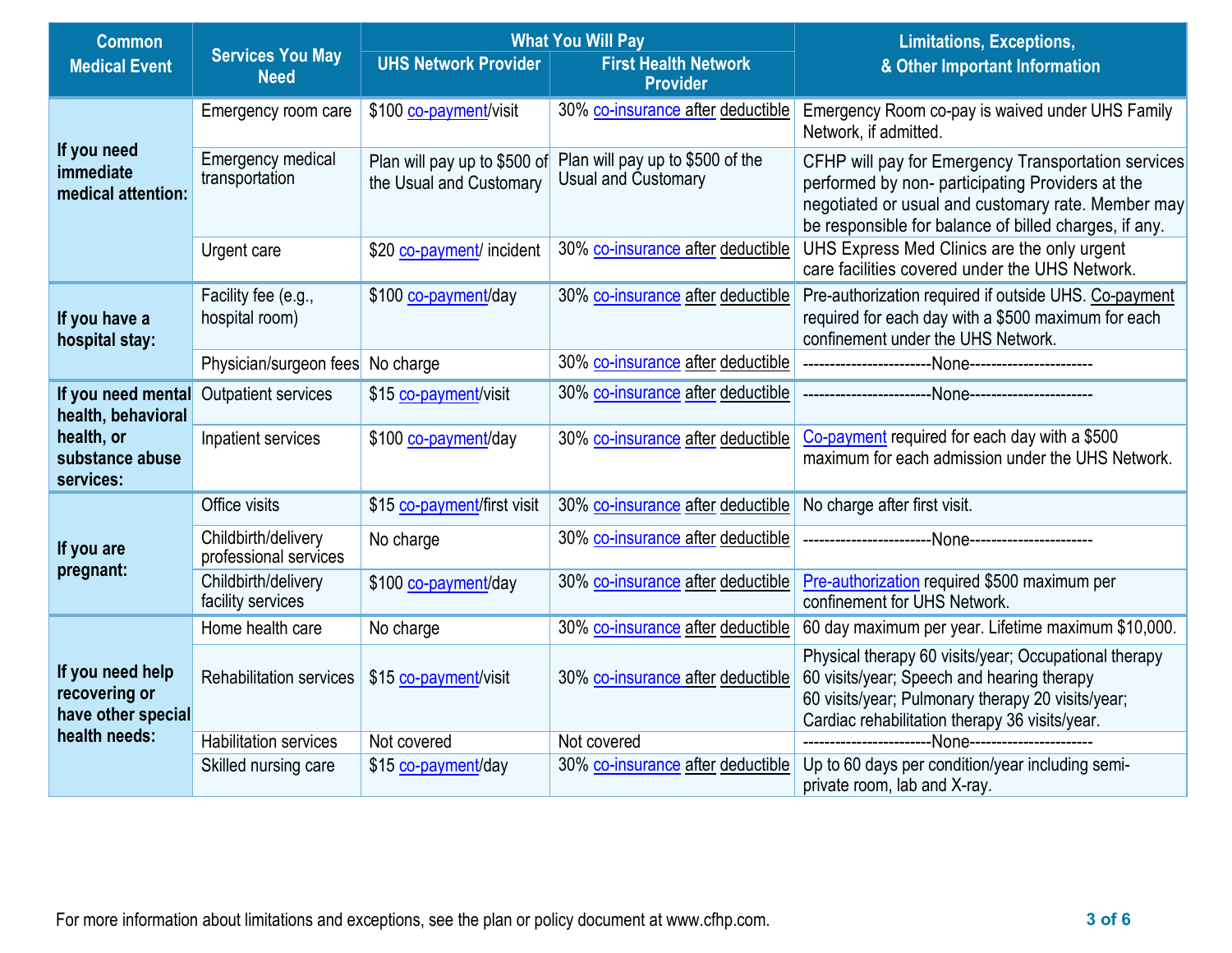| <b>Common</b>        |                                        |                                                                               | <b>What You Will Pay</b>          | Limitations, Exceptions, & Other Important                                    |  |
|----------------------|----------------------------------------|-------------------------------------------------------------------------------|-----------------------------------|-------------------------------------------------------------------------------|--|
| <b>Medical Event</b> | <b>Services You</b><br><b>May Need</b> | <b>First Health Network</b><br><b>UHS Network Provider</b><br><b>Provider</b> |                                   | Information                                                                   |  |
|                      | Durable medical<br>equipment           | No charge                                                                     | 30% co-insurance after deductible | Prostheses, \$10,000 limit/occurrence; Cochlear<br>implant, \$500/occurrence. |  |
|                      | Hospice services                       | No charge                                                                     | 30% co-insurance after deductible | Lifetime maximum \$10,000.                                                    |  |
|                      | Eye exam                               | \$10 co-payment/visit                                                         | Not covered                       | One per year.                                                                 |  |
| If you need dental   | Glasses                                | Varies, \$125 allowance                                                       | Not covered                       | One pair per every 24 months.                                                 |  |
| or eye care:         | Dental check-up                        | Not covered                                                                   | Not covered                       | --None-----                                                                   |  |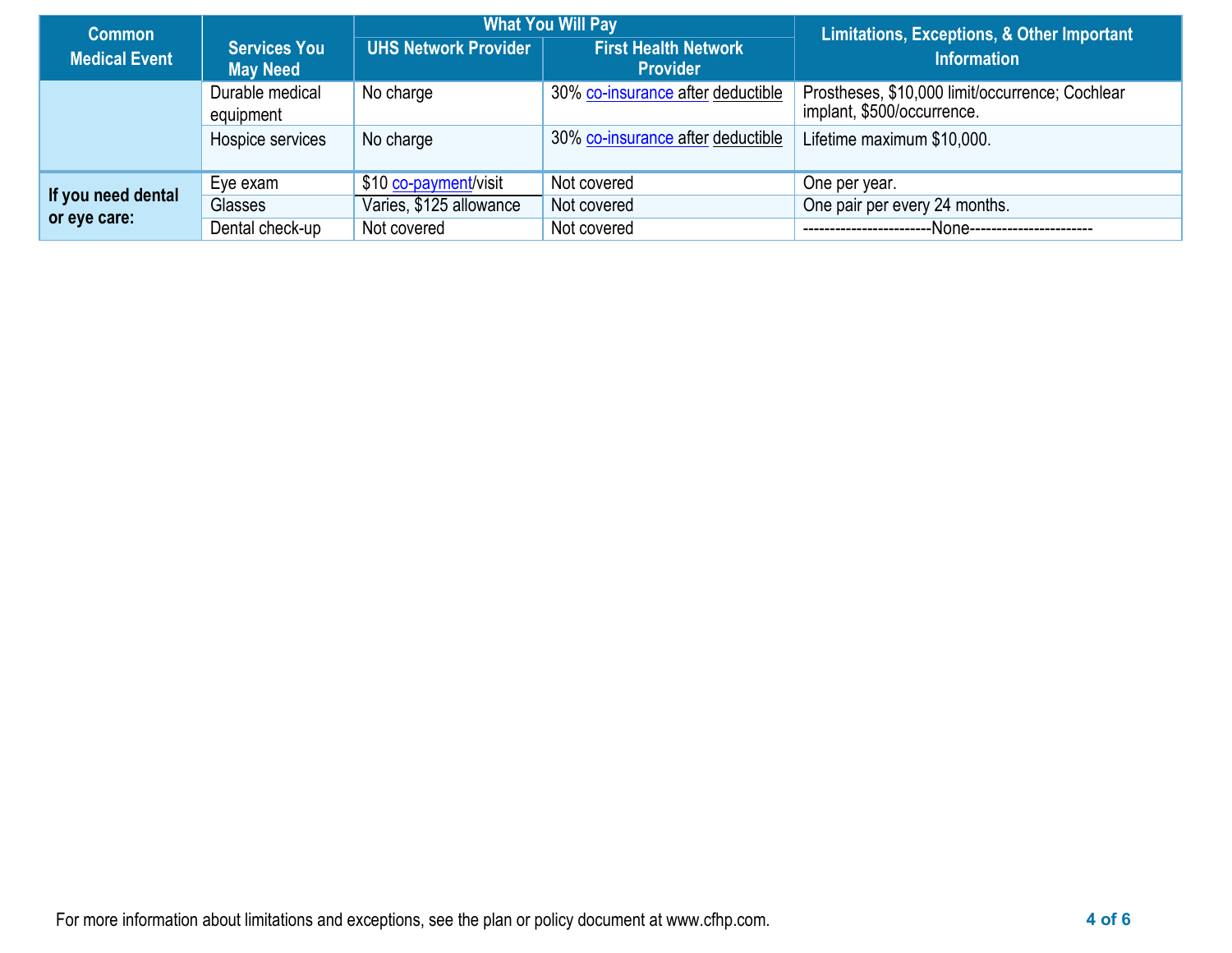| <b>Excluded Services &amp; Other Covered Services:</b>                                                                                           |                                                                   |                                                                                                        |  |  |
|--------------------------------------------------------------------------------------------------------------------------------------------------|-------------------------------------------------------------------|--------------------------------------------------------------------------------------------------------|--|--|
| Services Your Plan Generally Does NOT Cover (Check your policy or plan document for more information and a list of any other excluded services.) |                                                                   |                                                                                                        |  |  |
| Acupuncture<br>Artificial insemination<br>Chiropractic care                                                                                      | Cosmetic surgery<br>Dental care (Adult)<br>In vitro fertilization | Non-emergency care when traveling outside of<br>Texas.<br>Private-duty nursing<br>Weight loss programs |  |  |
| Other Covered Services (Limitations may apply to these services. This isn't a complete list. Please see your plan document.)                     |                                                                   |                                                                                                        |  |  |
| <b>Bariatric surgery</b>                                                                                                                         | Infertility treatment                                             | Routine eye care                                                                                       |  |  |

Your Rights to Continue Coverage: There are agencies that can help if you want to continue your coverage after it ends. The contact information for the agencies are Community First Health Plans at 1-800-434-2347, or www.cfhp.com; the U.S. Department of Labor, Employee Benefits Security Administration at 1-866-444-3272, or [www.dol.gov/ebsa; o](http://www.dol.gov/ebsa)r the U.S. Department of Health and Human Services at 1-877-267-2323 x61565, or [www.cciio.cms.gov. O](http://www.cciio.cms.gov/)ther coverage options may be available to you too, including buying individual insurance coverage through the Health Insurance [Marketplace. F](https://www.healthcare.gov/sbc-glossary/#marketplace)or more information about the [Marketplace,](https://www.healthcare.gov/sbc-glossary/#marketplace) visit [www.HealthCare.gov](http://www.healthcare.gov/) or call 1-800-318-2596.

• Routine foot care

**Your Complaint and Appeals Rights:** If you have a complaint, call the health plan. Your plan documents also provide complete information to submit a claim, appeal, or a complaint for any reason to your plan. For more information about your rights, this notice, or assistance, contact:

Long-term care

Community First Health Plans Member Services & Resolution Unit 12238 Silicon Drive, Suite 100 San Antonio, Texas 78249 Phone: 210.358.6090 Web: [www.cfhp.com](http://www.cfhp.com/)

• Hearing aids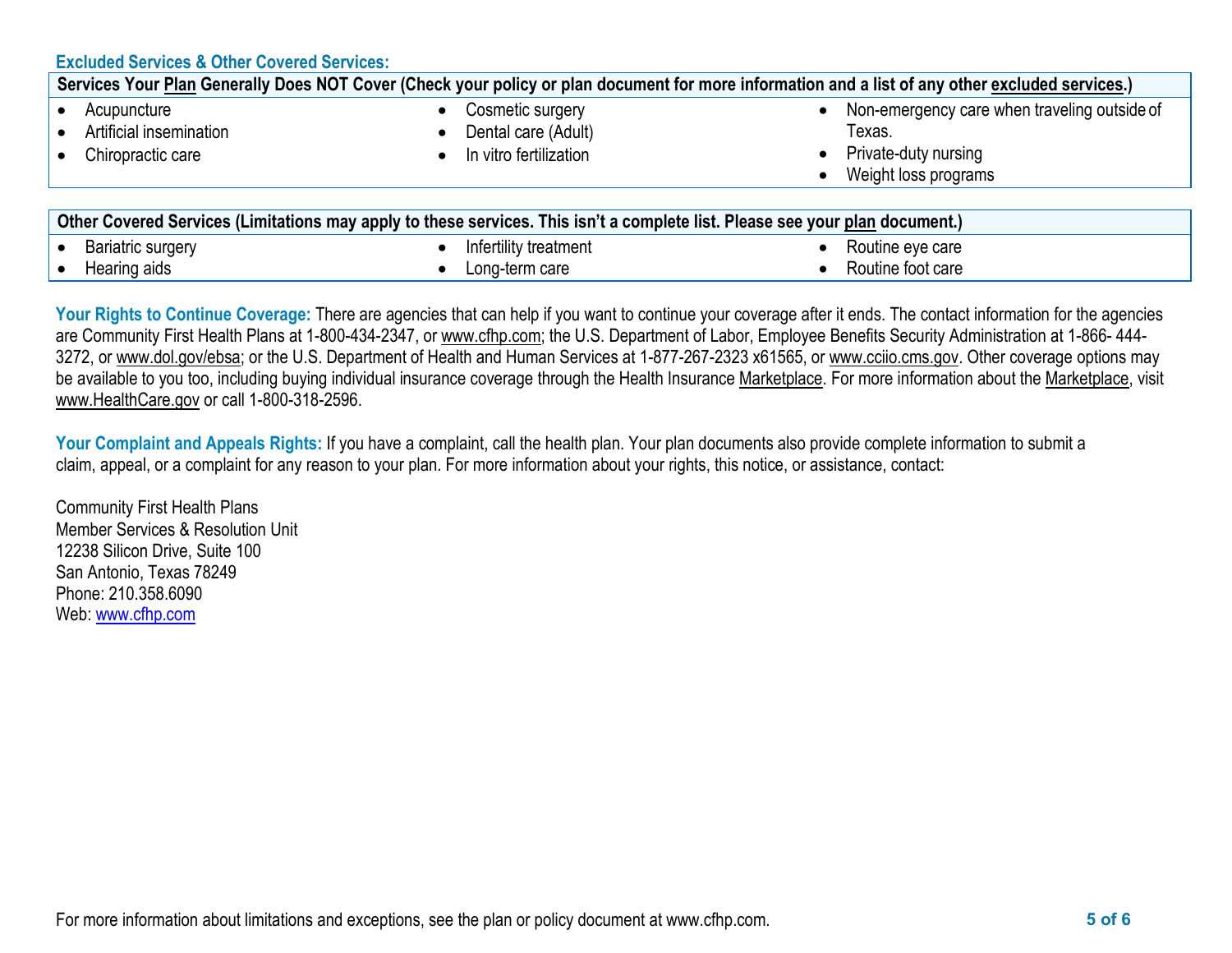### **Does this plan provide Minimum Essential Coverage? Yes.**

If you don't have [Minimum Essential Coverage](https://www.healthcare.gov/sbc-glossary/#minimum-essential-coverage) for a month, you'll have to make a payment when you file your tax return unless you qualify for an exemption from the requirement that you have health coverage for that month.

### **Does this plan meet the Minimum Value Standards? Yes.**

If your [plan](https://www.healthcare.gov/sbc-glossary/#plan) doesn't meet the [Minimum Value Standards, y](https://www.healthcare.gov/sbc-glossary/#minimum-value-standard)ou may be eligible for a [premium tax credit](https://www.healthcare.gov/sbc-glossary/#premium-tax-credits) to help you pay for a [plan](https://www.healthcare.gov/sbc-glossary/#plan) through the [Marketplace.](https://www.healthcare.gov/sbc-glossary/#marketplace)

### **Language Access Services:**

Spanish (Español): Para obtener asistencia en Español, llame al 1-800-434-2347.

Vietnamese (Tiếng Việt): Nếu bạn nói Tiếng Việt, có các dịch vụ hỗ trợ ngôn ngữ miễn phí dành cho bạn.1-800-434-2347

Korean (한국어): 주의: 한국어를 사용하시는 경우, 언어 지원 서비스를 무료로 이용하실 수 있습니다. 1-800-434-2347 번으로 전화해 주십시오.

برقم اتصل .بالمجان لك تتوافر اللغویة المساعدة خدمات فإن ،اللغة اذكر تتحدث كنت إذا :ملحوظة 1-800-434-2347 :( العربیة) Arabic 1-

ُردُو) Urdu 1-800- 800-434-2347 کال ۔ ہیں دستیاب میں مفت خدمات کی مدد کی زبان کو آپ تو ،ہیں بولتے اردو آپ اگر :خبردار :( ا

Tagalog (Tagalog): Kung kailangan ninyo ang tulong sa Tagalog tumawag sa 434-2347

French (Français): Si vous parlez français, des services d'aide linguistique vous sont proposés gratuitement. Appelez le 1-800-434-2347

Chinese (中文): 如果需要中文的帮助,请拨打这个号码 1-800-434-2347

Hindi (�हंद♦): ध्यान द: यद आप हद� बोलते ह तो आपको िलए म*्फ्त म भाषा सह*ायता सेवाएं उपलब्ध ह। 1-800-1-800-434-2347 شما برای رایگان بصورت زبانی تسھیلات ،کنیدمی گفتگو فارسی زبان بھاگر :توجھ :**(** فارسی) Farsi 434-2347 German (Deutsch): Wénn Sie Deutsch sprechen, stehen Ihnen kostenlos sprachliche Hilfsdienstleistungen zur Verfügung. Rufnummer 1-800-434-2347 Gujarati (�જરાતી): �ુ ના: જો તમેજરાતી બોલતા હો, તો િઃન:લ્�ુ ભાષા સહાય સેવાઓ તમારા માટઉપલબ્ધ છે. ફોન કરો 1-800-434-2347 Russian (Русский): Если вы говорите на русском языке, то вам доступны бесплатные услуги перевода.Звоните 1-800-434-2347 Japanese (日本語): 注意事項:日本語を話される場合、無料の言語支援をご利用いただけます。1-800-434-2347 Lao(ພາສາລາວ): ໂປດຊາບ: ຖ້ າວ່ າ ທ່ ານເົອົ າພາສາ ລາວ, ການບິລການຊ່ ວຍເຫືອດ້ ານພາສາ, ໂດຍ ບເສັ ງຄ່ າ, ມ່ ນມີ ພ້ ອມໃຫ້ ທ່ ານ.<br>-ໂທຣ1-800-434-2347

–To see examples of how this plan might cover costs for a sample medical situation, see the next section.–